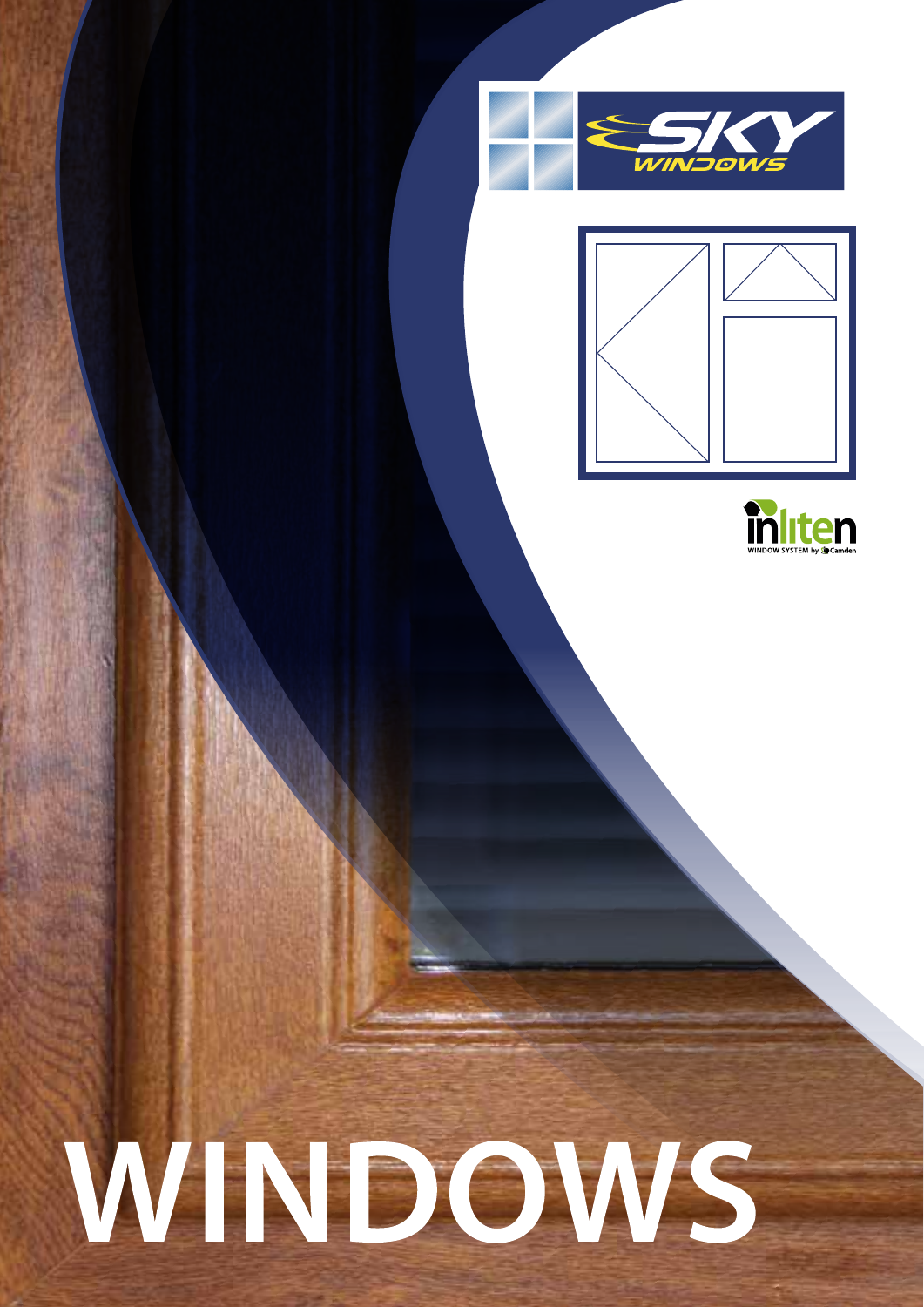







# **INNOVATION**

**FRAMES & GLAZING**



Sky Windows is a family run business based in Little Island, Cork. Established in 1990, the company and its staff has decades of experience in the window & door trade and the associated construction elements of the industry.

Our business & our reputation has been built on the principals of Quality, Service & Value for Money.

We only offer products which we know are of high quality, are durable and will offer many years of great service and value to the property owners.

Our Inliten Upvc windows and doors are backed by a 15 year comprehensive warranty.

Quality in the finish of our work is a top priority for us. We take pride in carrying out our work to the highest possible standard. We offer a superb range of glazing solutions for various situations.

We understand that installing new windows & doors in your home is a major decision and a big investment. For that reason, We are committed to providing you , our customer, with a quality product, installation and after sales service.

You can trust us to deliver and install the right products for your home which will give you & your family years of warmth, comfort & security.

> Our double glazed windows offer U-values of 1.4 W/m2K as standard ('A' rating), with the option to reduce the overall U-value to 1.2 W/m<sup>2</sup>K. By selecting the triple glazed windows, featuring Soft Coat Xtra and Argon gas, you can further reduce the whole window U-value to only 0.8 W/m<sup>2</sup>K.

With quality and innovation at the core of our business, we are pleased to offer customers a product range that perfectly complements today's current climate.



### **PRODUCT PERFORMANCE**

Our products are manufactured to only the highest quality standards and are backed by an exclusive 15 year performance guarantee.





**ENERGY PERFORMANCE**

Our double glazed windows feature heat reflecting glass and 'A' ratings as standard on all casement-style windows.

### **CONCEALED GASKETS**

Window frames feature concealed glazing gaskets for zero sightlines; ensuring that the gasket rubber does not obstruct the glazing area.





### **MULTI CHAMBERS**



Multi chambers within the profile help eliminate heat loss through the frame; keeping your home warm and reducing waste energy.

# **POSITIVE DRAINAGE**

lnbuilt channels within the profile system provides enhanced weather performance; ensuring your frames remain fully sealed and watertight.



**FRAME FINISH**

All frames feature 100% lead-free, virgin skin surfaces. Frames are also fully welded for enhanced mechanical performance and aesthetic appeal.

# **U-VALUES**

U-values take into account all components of the window including the frame, glass and spacer bar; therefore the lower the U-value, the more energy efficient

the window.

Sky Windows are independently tested and certified, and exceed building regulation requirements for energy efficiency, which can be beneficial if renting or selling a property.

# **FRAMES**

Frames are designed with multiple internal chambers within the profile system. Each chamber acts as a barrier against heat loss from inside the home and against cold air entering from outside, ensuring excellent thermal efficiency.

# **GLAZING**

Energy efficient glazing units feature energy reflecting glass as standard, which maximises heat gain by retaining interior warmth and transmitting solar energy from outside. Thermo spacer bars connect the glazing panes, helping to eliminate cold areas at the edge of the unit, reducing condensation.

Over 20% of heat loss within the home occurs through old or outdated windows and doors, resulting in expensive home heating bills. Our products are thermally efficient by design; by selecting Sky Windows you could reduce your home heating bills by up to 40%.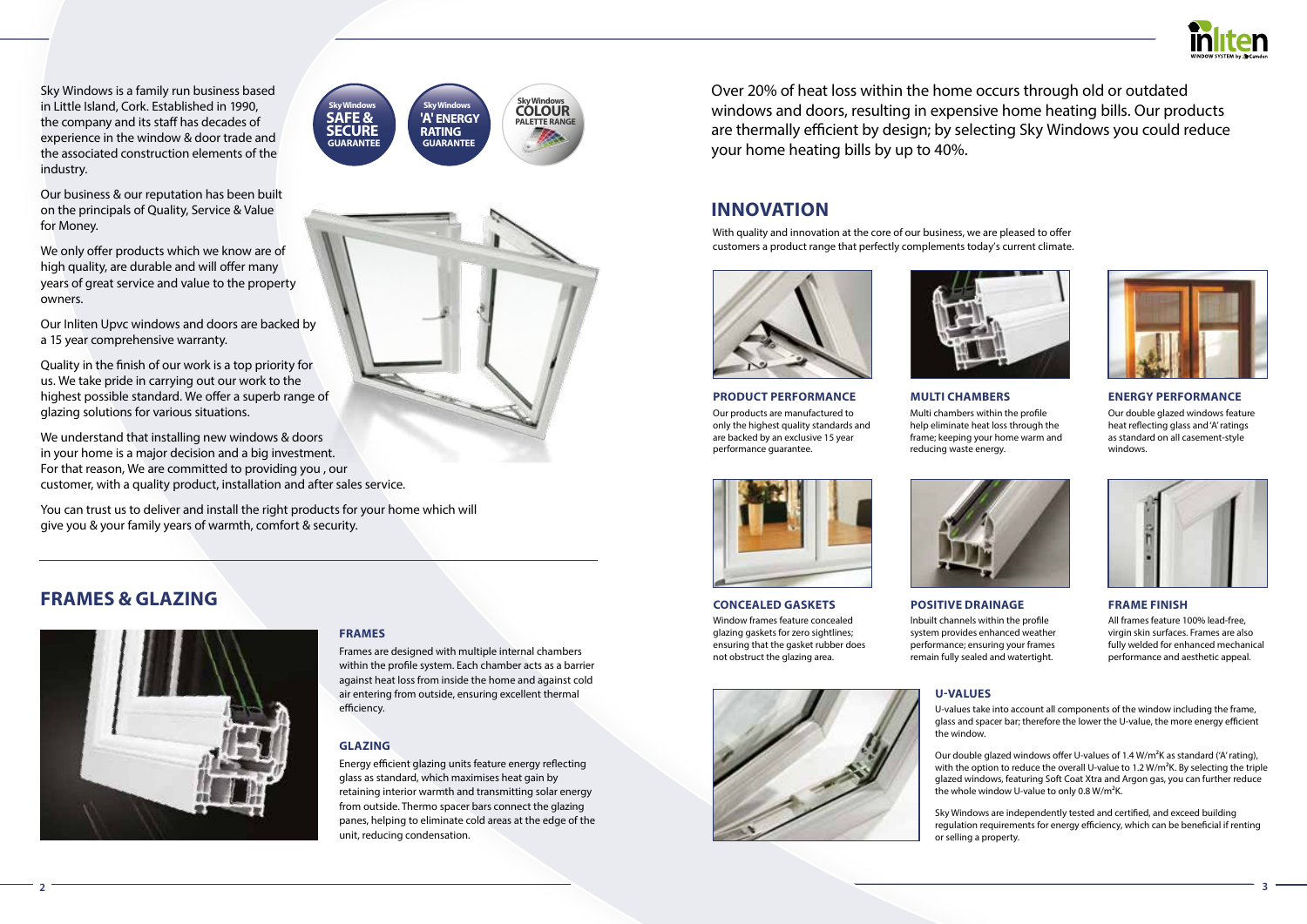



Innovative design and manufacturing techniques ensure that our frames are tough, robust and durable. All frames are fully welded for a strong and secure overall frame structure, and greater consistency of finish.

Stringent quality control procedures and checks take place at regular intervals in the production process to ensure that a strong, secure and quality product is produced.

All windows are internally glazed for extra security. This means that the glazing bead faces the interior of the home and therefore cannot be removed from outside the house; keeping your glazing unit safely and securely in place. For additional safety, glass can be specified as toughened or laminated.



### **SHOOTBOLTS**

Fitted to windows for enhanced security. Bolts shoot out from the top and bottom of the locking system and slot securely into keeps located on the outerframe.



### **TROJAN HINGE**

Fitted to casement windows, these heavy-duty hinges are designed to offer extra strength and security. Ideal for triple glazed applications.



#### **HOOK LOCKS**

Fitted to doors for enhanced security. Hooks situated at the top and bottom of the locking system slot securely into keeps located on the outerframe.

#### **RESTRICTOR HINGE**

Fitted to windows for enhanced safety. Restrictors activate when the sash is opened and can be released manually from the inside.

Safety and security is of utmost importance, that is why only high performance multi-point locking systems are fitted as standard to Sky Windows and doors. Our products are also fitted with strong hinges and quality handles as standard. Ours hardware components are salt spray tested to 600 hours (up to 3 times more than the industry standard) thereby ensuring longer term performance.



# **Safety & Security**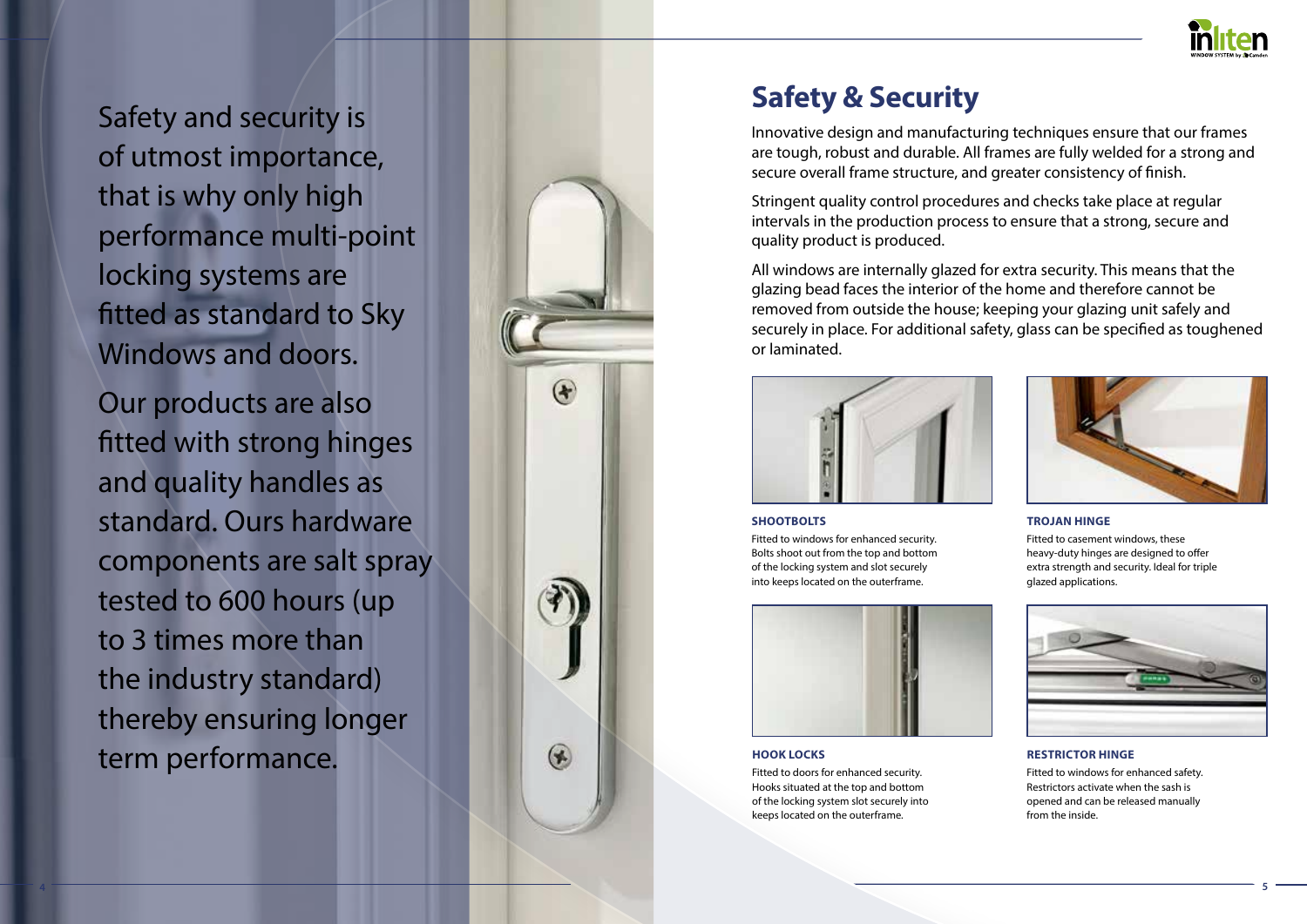

# **TILT & TURN**

With their innovative hinge system, Tilt and Turn windows offer added safety and convenience features to the traditional casement window. Incredibly easy to operate, in the 'Tilt Position', the top tilts in towards the room to provide enhanced ventilation. In the 'Turn Position', the window opens inwards a full 90 degrees, making it suitable as a fire escape exit and also allowing the exterior of the window to be safely and easily cleaned from inside the house.



# **CASEMENT WINDOWS**

The traditional Casement style window is the most popular and versatile window design and offers superb protection against the wind and rain. Hinged either on the side or at the top, casement windows are the most energy-efficient option for most homes, and with a vast range of styles and decorative finishes available, Sky Windows casement windows are designed to complement any house type.

# **FRENCH WINDOWS**

Stylish, secure and versatile, French windows, designed in the style as French doors, add a sense of elegance to any home. With two outward openings, and the facility to open either one side or both sides simultaneously, French windows maximise ventilation and also serve as a fire escape exit.

**SHAPED WINDOWS** Shaped frames can create a unique look and feel to any new build home or renovation project. Through our advanced moulding and forming technology, we can create frames in virtually any shape, from round portholes to gothic arches and unsymmetrical shapes.

All shaped frames are designed to complement our Sky Windows window and door range; with a fully sculptured frame finish and a range of colour and glazing options available.

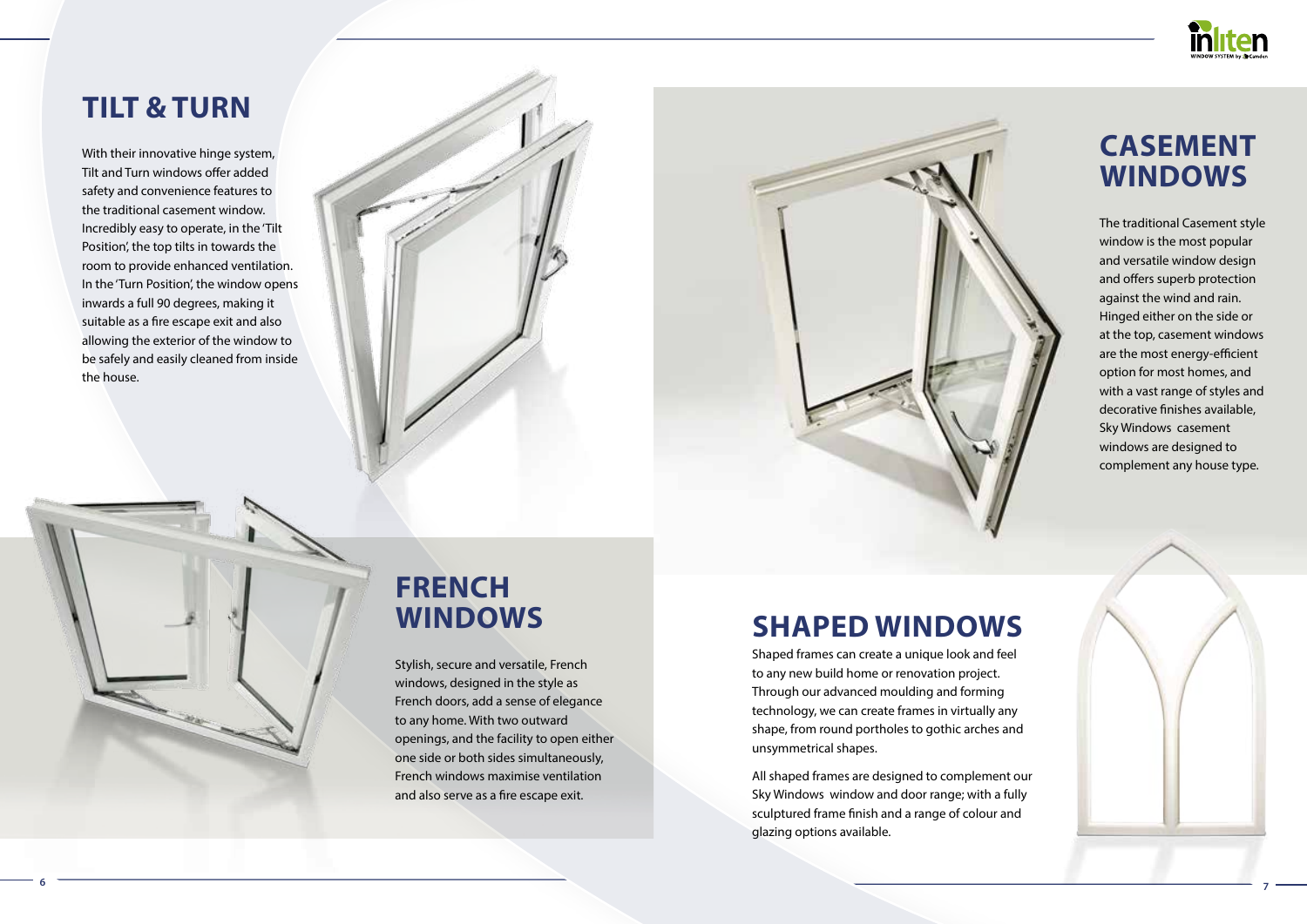# **Finish & Colours**

Visual appeal is an important factor when it comes to choosing frames; that is why we have designed all our products to only the highest aesthetic standards.

# **COLOUR OPTIONS**

A range of traditional and contemporary colour finishes are available to complement your windows and doors.

Select a foil laminate finish or spray-painted RAL colour of your choice. In addition to classic white, we also offer the options featured above.

# All Sky Windows frames are fully sculptured for an enhanced aesthetic appearance, marking a positive move away from the straight lines typically

associated with PVCu products.



The curved, shaped finish of Sky Windows products adds extra character to your windows and doors, ensuring they become a 'feature' of your home rather than just a necessity. Our products are designed for use in both new build homes and replacement projects.

Advanced manufacturing processes and stringent quality control procedures ensures that all Sky Windows products are flawless in appearance. This is further enhanced by our innovative profile design; all external frame surfaces are lead free and feature 100% virgin PVCu skins.

All glazing gaskets are designed to be concealed, ensuring that your view is not obstructed and your product maintains its high standard of performance and aesthetic appeal.





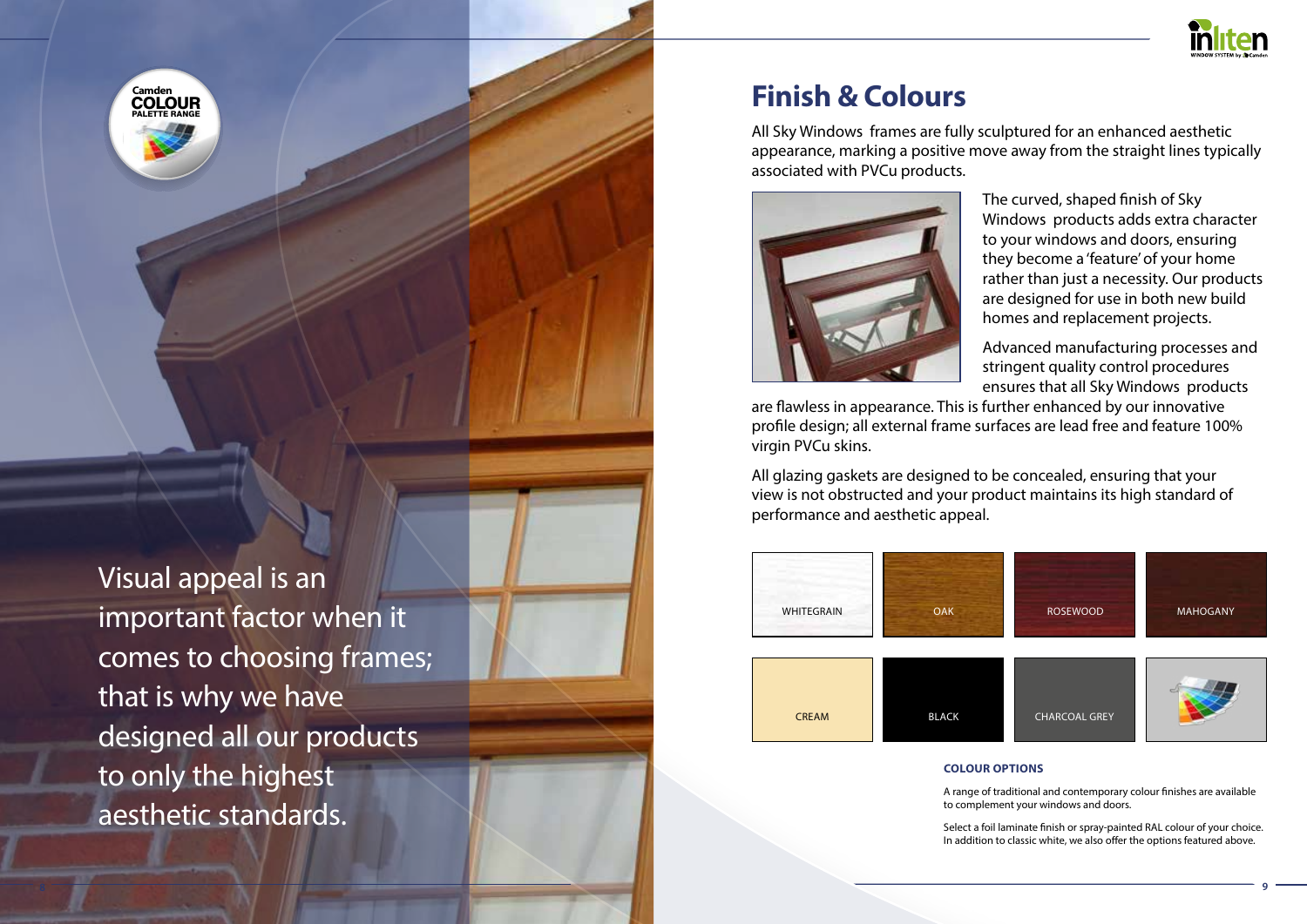# **Sustainability**



Sky Windows products meet the stringent sustainability demands of the current climate without compromising on quality or performance.

# **WASTE REDUCTION**

Our innovative manufacturing partners' processes virtually eliminate any material wastage. Their recycling facility has the capacity to reduce the amount of waste material going to landfill by up to 55 tonnes per week. In fact we ensure that all our frames feature up to 80% recycled material.

# **CARBON EMISSIONS**

Sky Windows are energy efficient by design; multi-chambers within the profile system significantly reduce heat and energy loss from inside the home. By selecting Sky Windows frames you could reduce frame carbon emissions by up to 70%.

# **ENERGY EFFICIENCY**

Our products are designed for maximum energy efficiency. By specifying Sky Windows , you can be sure of only the highest standards in performance, thermal efficiency and sustainability. Select triple glazed windows for whole window U-values as low as 0.8 W/m 2K.

# **LEAD-FREE**

Lead-free products are in high demand in today's current climate, especially in PVCu products. All Sky Windows products are therefore 100% lead free, ensuring the frame retains its long term appearance and performance.

# **FRAME LONGEVITY**

Innovative design and development ensures that our windows feature 100% virgin PVCu skins on all external surfaces. This ensures a longer term performance without compromising on overall quality or appearance.